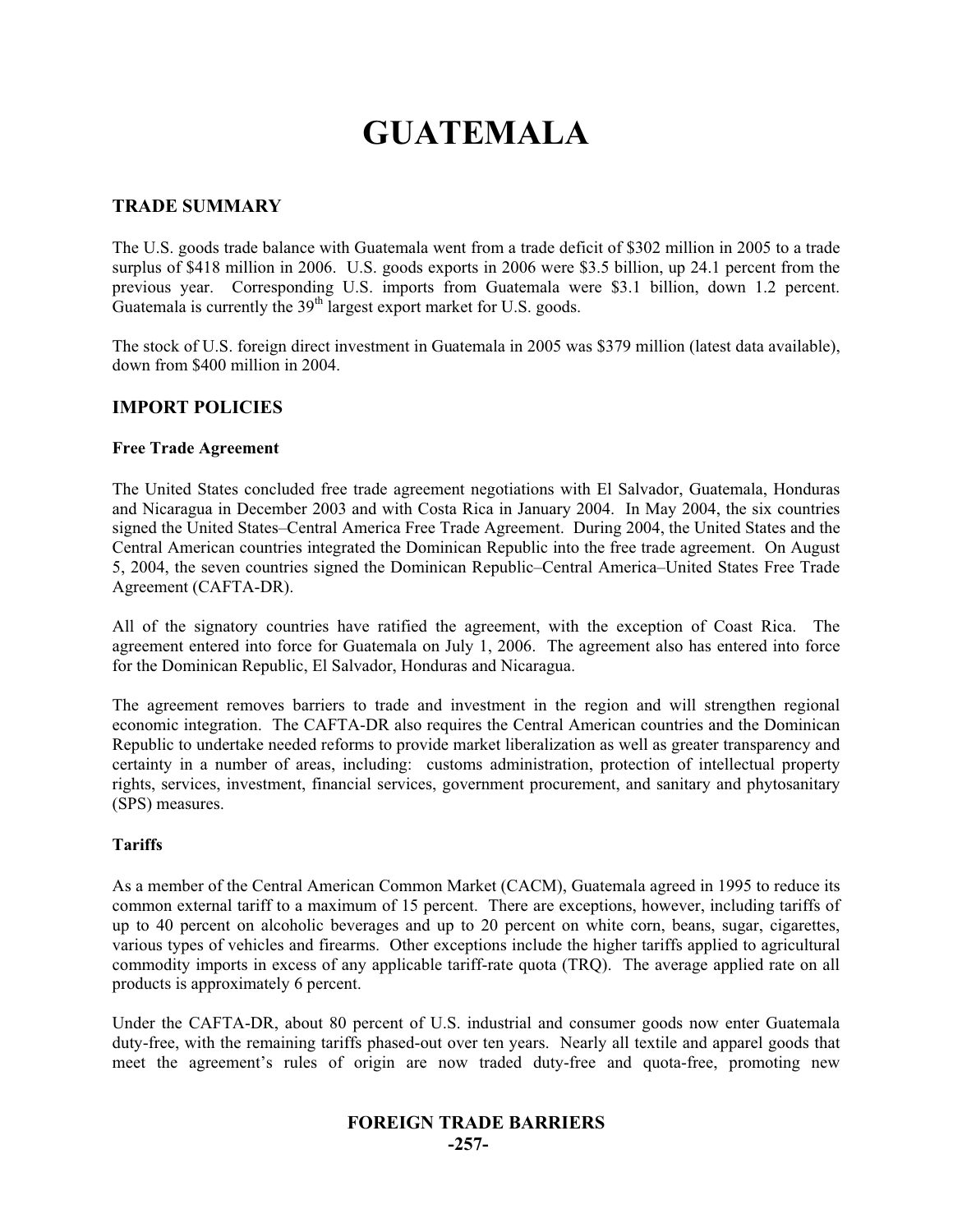opportunities for U.S. and regional fiber, yarn, fabric and apparel manufacturing. The agreement's tariff treatment for textile and apparel goods is retroactive to January 1, 2004.

Under the CAFTA-DR, more than half of U.S. agricultural exports now enter Guatemala duty-free. Guatemala will eliminate its remaining tariffs on nearly all agricultural products within 15 years (18 years for rice and chicken leg quarters and 20 years for dairy products). For the most sensitive products, tariffrate quotas (TRQs) will permit some immediate duty-free access for specified quantities during the tariff phase-out period, with the duty-free amount expanding during that period. Guatemala will slowly liberalize trade in white corn, a particularly sensitive product, through expansion of a TRQ projected to increase at a 2 percent annual rate with an aggregate increase to 24 percent by the end of 2025. Guatemala's imports of corn consist mainly of yellow corn, 90 percent of which already comes from the United States.

The agreement also requires transparency and efficiency in administering customs procedures, including the CAFTA-DR rules of origin. Under the CAFTA-DR, Guatemala committed to ensure greater procedural certainty and fairness in the administration of these procedures, and all CAFTA-DR countries agreed to share information to combat illegal transshipment of goods.

# **STANDARDS, TESTING, LABELING AND CERTIFICATION**

Guatemalan law requires that food products sold in the domestic market be tested, registered and labeled in Spanish, although stick-on labels are permitted. Products sold in bulk are exempt from the labeling requirement unless they are to be sold at the retail level as an individual unit. Enforcement of product registration and labeling requirements has been inconsistent but is improving. Labeling standards are required for food, pharmaceuticals, pesticides, footwear and distilled beverages. At this point, food registration has been standardized for the region so that sample analysis is not necessary if the product has been registered in any of the CAFTA-DR countries.

When the United States and Central America launched the free trade agreement negotiations, they initiated a working group dialogue on SPS barriers to agricultural trade that met in conjunction with the negotiations to facilitate market access. The objective was to use the impetus of active trade negotiations to seek changes to the Central American countries' SPS regimes. Through the work of this group, Guatemala has committed to resolving specific measures that may affect U.S. exports to Guatemala. In addition, in connection with the CAFTA-DR, Guatemala agreed to recognize the equivalence of the U.S. food safety and inspection system for meat and poultry, thereby eliminating the need for plant-by-plant inspections.

The five Central American countries, including Guatemala, are in the process of developing common standards for the importation of several products, including distilled spirits, which should facilitate trade.

## **GOVERNMENT PROCUREMENT**

Guatemala is not a signatory to the World Trade Organization (WTO) Government Procurement Agreement. Guatemala's Government Procurement Law requires most government purchases over 900,000 quetzals (approximately \$117,800) to be submitted for public competitive bidding. Foreign suppliers must submit their bids through locally registered representatives, a process that can place foreign bidders at a competitive disadvantage. Additionally, U.S. companies have alleged that corruption exists in public procurement, which is a barrier to entry.

## **FOREIGN TRADE BARRIERS -258-**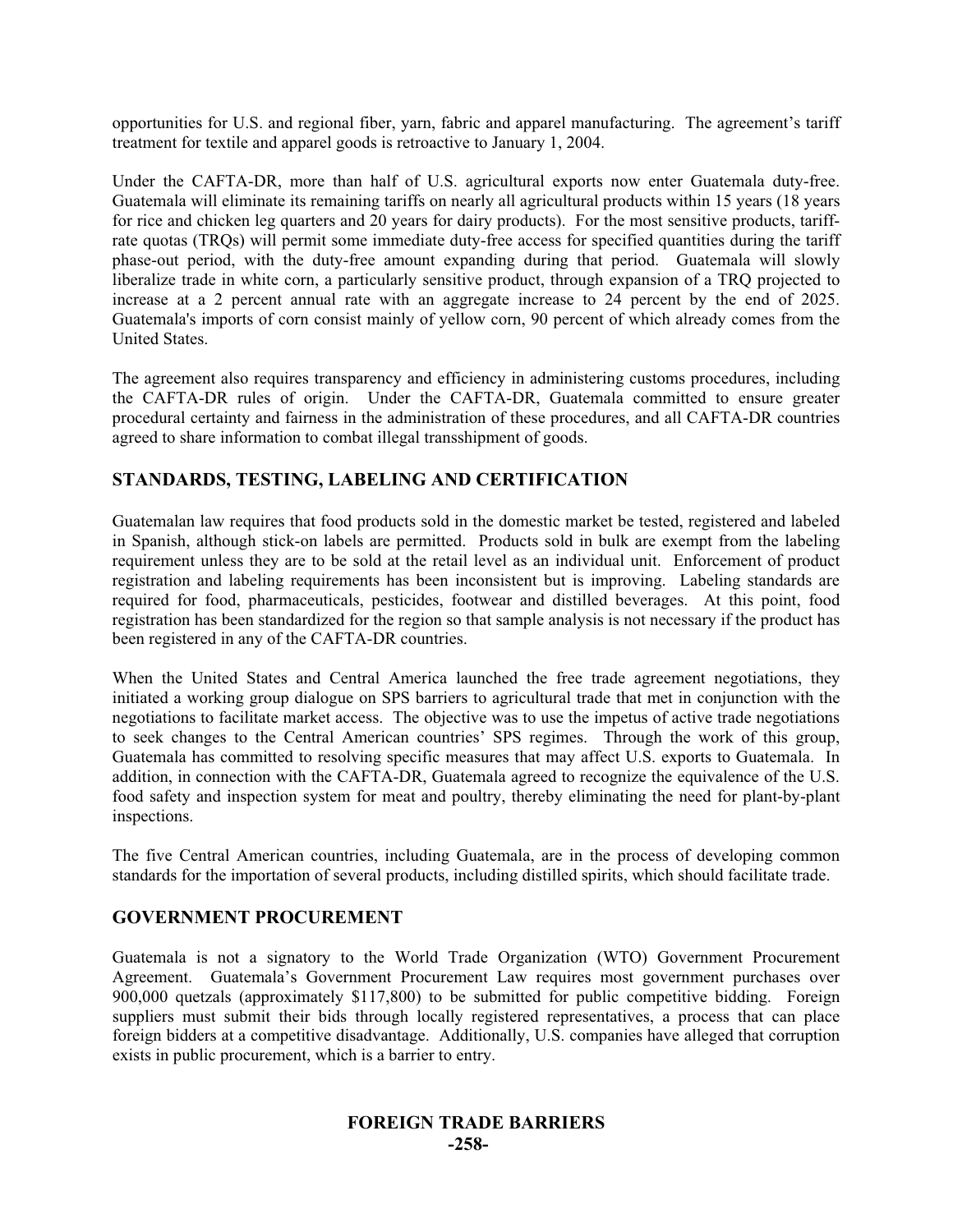Since 2004, Guatemalan entities have been required to use Guatecompras, an Internet-based electronic system to publicize Guatemala's procurement needs; this has improved transparency in the government procurement process. Reforms to the Government Procurement Law approved as part of CAFTA-DR implementation also require the use of Guatecompras in all procurements.

The CAFTA-DR requires the use of fair and transparent procurement procedures, including advance notice of purchases and timely and effective bid review procedures, for procurement covered by the agreement. Under the CAFTA-DR, U.S. suppliers will be permitted to bid on procurements of most Guatemalan government entities, including key ministries and state-owned enterprises, on the same basis as Guatemalan suppliers. The anti-corruption provisions in the agreement require each government to ensure under its domestic law that bribery in matters affecting trade and investment, including in government procurement, is treated as a criminal offense, or is subject to comparable penalties.

## **EXPORT SUBSIDIES**

Under the CAFTA-DR, Guatemala may not adopt new duty waivers or expand existing duty waivers conditioned on the fulfillment of a performance requirement (e.g., the exportation of a given level or percentage of goods). Guatemala may maintain existing duty waiver measures through 2009 provided such measures are consistent with its WTO obligations.

## **INTELLECTUAL PROPERTY RIGHTS (IPR) PROTECTION**

In May 2006, Guatemala strengthened its legal framework for the protection of intellectual property rights (IPR) with the passage of laws in preparation for the entry into force of the CAFTA-DR. The CAFTA-DR provides for improved standards for the protection and enforcement of a broad range of intellectual property rights, which are consistent with U.S. standards of protection and enforcement and with emerging international standards. Such improvements include state-of-the-art protections for digital products such as U.S. software, music, text and videos; stronger protection for U.S. patents and trademarks; and further deterrence of piracy and counterfeiting. The CAFTA-DR also requires trademarks; and further deterrence of piracy and counterfeiting. Guatemala to protect undisclosed test data submitted for the purpose of product marketing approval of pharmaceutical and agricultural chemical products against disclosure and unfair commercial use. We are monitoring Guatemala's compliance with these provisions in particular.

## **SERVICES BARRIERS**

Foreign banks may open branches or subsidiaries in Guatemala subject to the conditions of the Monetary Board, including capital and lending requirements based exclusively on the balance sheet of the local entity.

Some professional services may only be supplied by professionals with locally recognized academic credentials. Public notaries must be Guatemalan nationals. Foreign enterprises may provide licensed professional services in Guatemala through a contract or other relationship with an enterprise established in Guatemala. Under the CAFTA-DR, U.S. insurance companies are able to establish wholly-owned subsidiaries and joint ventures, with a four-year phase-in for branches. U.S. insurance suppliers will also be able to provide cross-border insurance in areas such as marine, aviation and transportation, goods in international transit and the brokerage for these products, and reinsurance. Services auxiliary to insurance such as claims settlement, actuarial, risk assessment and consulting may be provided on a cross-border basis as well.

#### **FOREIGN TRADE BARRIERS -259-**